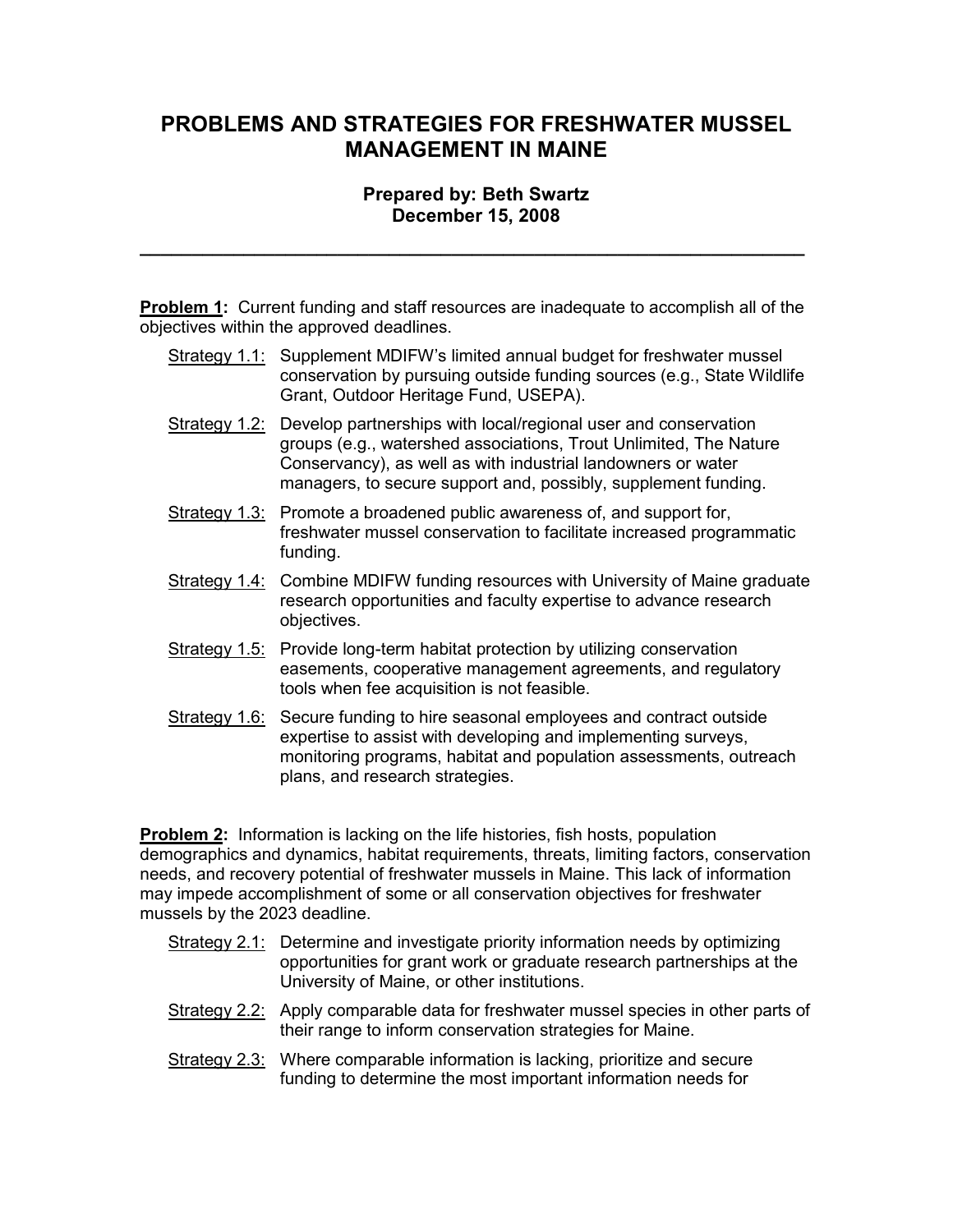## Freshwater Mussels Problems and Strategies

conservation of native freshwater mussel populations, their habitats, and fish hosts.

Strategy 2.4: Develop and implement effective population and habitat monitoring schemes applicable at local, watershed, and/or statewide scales.

**Problem 3:** Knowledge of the distribution and occurrence of native freshwater mussel species is incomplete.

Strategy 3.1: Continue surveys to fill gaps in currently known species' distributions, document species presence in un-surveyed water bodies, and extend known distributions up and down watersheds. Prioritize surveys for rare species.

**Problem 4:** Habitats previously or currently supporting rare freshwater mussels or exemplary native freshwater mussel communities are subject to both natural (e.g., beaver impoundments, flood events, ice scour) and human-induced (e.g., dam construction or removal, contaminants) alterations, which may affect populations of both the mussels or their fish hosts, or degrade habitat quality on a temporary or permanent basis. The ability to manage or affect some of these habitat changes may be beyond MDIFW's jurisdiction (e.g., water quality) or capability (e.g., global warming).

- Strategy 4.1: Identify and map known, high-value freshwater mussel sites (i.e., for rare species and exemplary native mussel communities).
- Strategy 4.2: Inform landowners, water managers, state resource agencies, and municipalities of the presence and conservation needs of state-listed freshwater mussels and exemplary native mussel communities. Encourage compatible use, site monitoring, and stewardship.
- Strategy 4.3: Develop guidelines and protocols for key management and conservation issues (riparian buffers, water level and flow management, relocation and reintroduction, etc).
- Strategy 4.4: Provide long-term habitat protection of sites with state-listed species or exemplary native mussel communities through cooperative management agreements, easements, acquisition, or regulation.
- Strategy 4.5: On sites owned by MDIFW or other conservation partners, identify habitat conservation for high value mussel habitat as a top priority, and implement necessary management actions as soon as possible.
- Strategy 4.6: Develop a strategy to assess habitat quality or suitability for both individual species of mussels and the native fauna as a group.
- Strategy 4.7: Develop a site-monitoring program to verify habitat status and determine management needs at sites with historical or extant populations of state-listed species or exemplary native mussel communities.

**Problem 5:** Management or restoration efforts for native freshwater mussels or their fish hosts may alter habitat quality for other species, or conflict with current and future resource management or land use priorities.